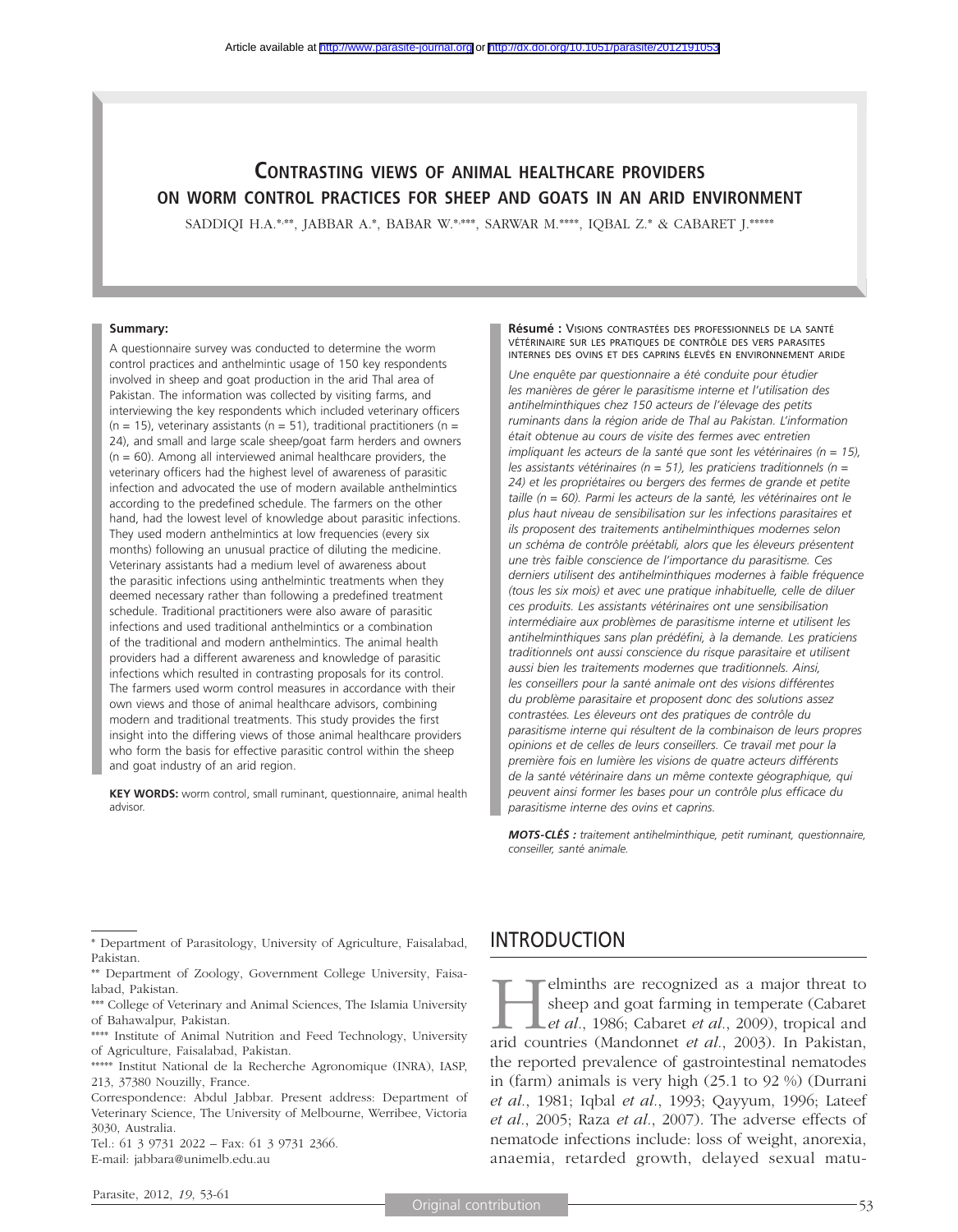rity, decrease in milk and meat production and an increased susceptibility to secondary illness resulting in considerable production losses (Holmes, 1986; Sykes, 1994; Iqbal *et al.*, 1993). These adverse effects are often the only indication about the presence of infection as the laboratory diagnosis based on nematode egg counts is rarely used, even in developed countries (Cabaret *et al.*, 2009).

The control of gastrointestinal worms in livestock has, for some decades, been largely based on the use of anthelmintics. It has been a profitable choice as it results in a significant increases in milk yield (9 %) and growth rates in sheep (Juste-Jordan & Garcia-Perez, 1991), however, due to the development of anthelmintic resistance (Jabbar *et al.*, 2006), the anthelmintics must be used cautiously. The presence of poor-quality drugs has been documented in veterinary (Monteiro *et al.*, 1998; Shakoor *et al.*, 1997; Saddiqi *et al.*, 2006) as well as human medicine (Cabaret, 2010). In Pakistan, as in many resource-poor countries, dilution of drugs, faulty administration practices and miscalculations and/or unawareness about the correct dosage contribute to the low efficacy of anthelmintics (Saeed *et al.*, 2007, 2010). Following treatment with modern anthelmintics, a reduced productivity may occur due to either misdiagnosis (the worms are not the cause of the diseases), poor-quality drugs, faulty uses, or resistance of nematodes to the anthelmintics (Jabbar *et al.*, 2006, 2008). For those healthcare professionals who lack understanding on the correct identification and recommended treatment of nematode infection, treatment decisions will be largely founded on their beliefs and trust in their counselors. Socio-cultural factors are known to play a pivotal role in the proper implementation of control programs against various infectious diseases (Whiteford, 1997; Yoder, 1997). For example, a study into the health beliefs of people from Nepal demonstrated a strong lack of understanding into the cause and transmission of worm infections (Williams-Blangero *et al.*, 1998). Their frequent inability to confirm the efficacy of drug therapy by observing worms in stools has led to a dissatisfaction with biomedical approaches and may cause them to revert back to traditional medicine. The compliance with recommendations of health services may be poor in many circumstances (Cabaret, 2010). A similar situation exists in gastrointestinal worm infections of sheep and goats in Europe and North Africa where farmers do not have a clear picture about the intensity of infection (Cabaret *et al.*, 1986; Berrag *et al.*, 2009) and they also forgo to follow-through with the treatment recommendations provided by extension workers, especially in sheep and goats production (Cabaret, 2003). This kind of breach between the technical recommendations issued by veterinarians or veterinary assistants and their acceptance by farmers is a reality in developed countries (Cabaret, 2003). It may be even more complex in developing countries where the information may arise from different counselors such as veterinarians, veterinary assistants or traditional practitioners (Tsey, 1997). The farmers (herders, owners or shepherds) can also treat their animals based on their own knowledge and beliefs (Nag *et al.*, 2007; Galav *et al.*, 2010) as well as the information obtained following their interaction with the different counselors. A study in Malawi (Hüttner *et al.*, 2001) showed that the biomedical health programs were not accepted by all the farmers, and they did not apply western medicine instead preferring to use local remedies.

In sheep and goat farming, different healthcare providers may have varying views to a particular disease but their knowledge could be profitable to build a common understanding that may result in the better control of diseases. The simultaneous presence of veterinarians, veterinary assistants, traditional practitioners, and farmers of flocks in Pakistan, make the country particularly interesting to compare the views of the different professionals. Furthermore, the role of livestock in the rural economy is important since 30-35 million of the rural population is engaged in livestock raising, having household holdings of twothree cattle/buffalo and five-six sheep/goat per family from which they derive 30-40 % of their income. This is the first study to report the views of four different healthcare providers pertaining to the worm control practices and the use of anthelmintics on small-scale private sheep/goat farms.

## MATERIAL AND METHODS

STUDY AREA AND ANIMAL CHARACTERISTICS

The locale of the present study was the Thal area (Punjab, Pakistan), which has an arid climate with very hot summers and mild winters. The mean daily temperature ranges from 7 to 41 °C (average 23 °C) and the monthly rainfall varies from 32 (north) to 46 mm (south) except in the winter, which is predominantly dry. The Köppen classification of climates (Viers & Vigneau, 1990) indicates that the Thal arid area is steppic (rainfall less than 74 mm)-desertic (rainfall less than 37 mm). Thal region sprawls over six districts viz., Jang, Khushab, Mianwali, Muzzafar Garh, Bhakkar and Laiyah. For the present investigation, two districts, i.e. Jang and Laiyah, were selected for study. Most of the farmers lived within these Thal arid areas due to the presence of a Government Livestock Experiment Station, Rakh Khairewala, located at the junction of the two districts, which may have been a source of comparison for farmers.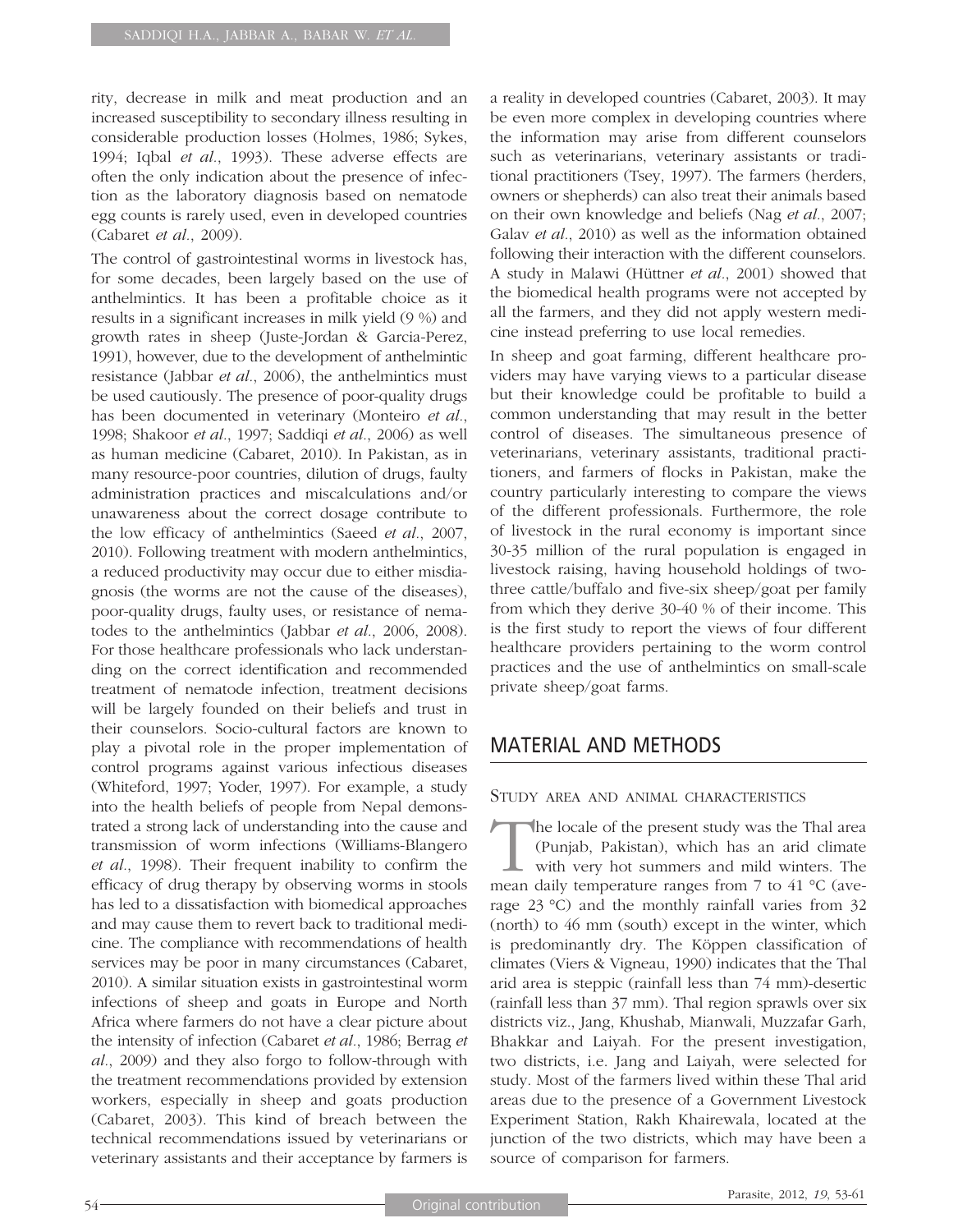#### FARMS AND DATA COLLECTION

A total of 150 respondents were arbitrarily selected and information was collected by visiting the farms and interviewing the key respondents which included veterinary officers ( $n = 15$ ), veterinary assistants ( $n =$ 51), traditional practitioners ( $n = 24$ ), and small and large scale sheep/goat farmers  $(n = 60)$ . The flock sizes ranged from 30 to 120 sheep and goats of mixed breeds. Information on worm control practices and anthelmintic usage was collected through key informant interviews and a questionnaire survey. The first section dealt with anthelmintic usage and aimed at establishing whether animals were drenched and if so, the frequency and occasions for drenching. The main information sought was the level of awareness about parasitic diseases, worm control methods practised, types of anthelmintic used, source of anthelmintics, frequency of treatment and interruption of pre-planned treatments. In addition, questions were asked about alternation/change of anthelmintic classes, source of information on anthelmintic usage, ethnoveterinary medicine and knowledge on sources of worm infection in small ruminants. Information concerning the management of the farms was also noted.

The participating respondents were asked to rank their preference for various anthelmintic preparations and to indicate their criteria for the selection of anthelmintics. They were also asked about the anthelmintics used previously from a list of anthelmintics available in the country. For the question on anthelmintics used, the most commonly used anthelmintics were grouped into three classes. Class I consisted of the benzimidazoles (BZs): oxfendazole, fenbendazole (FBZ), thiabendazole (TBZ), and albendazole (ALB). Levamisole (LEV) and ivermectin (IVM) were grouped as Class II and III, respectively.

#### STATISTICAL ANALYSES

Data on the farm characteristics were nominal (Table I). Differences in prevalence were analysed with Chisquare or Fisher exact-test depending on the size of samples. Most of the variables describing the farms are inter-related and global analyses were based on cluster analyses. Each cluster analysis was described in a den-

|                       | Level/Type/Practice                         | Veterinary<br>officer<br>(Vetof)<br>$N = 15$ | Veterinary<br>assistant<br>(Veta)<br>$N = 51$ | <b>Traditional</b><br>practitioner<br>(Tradprac)<br>$N = 24$ | Owner<br>(Farmer)<br>$N = 60$ |
|-----------------------|---------------------------------------------|----------------------------------------------|-----------------------------------------------|--------------------------------------------------------------|-------------------------------|
|                       |                                             |                                              |                                               |                                                              |                               |
| Education             | <b>ILLITERATE</b>                           | $0.00^{a*}$                                  | 0.00 <sup>a</sup>                             | 0.25 <sup>b</sup>                                            | $0.72$ c                      |
|                       | EDUPRIM - Primary education                 | 0.00 <sup>a</sup>                            | 0.00 <sup>a</sup>                             | 0.58 <sup>c</sup>                                            | 0.28 <sup>b</sup>             |
|                       | EDUSEC - Secondary education                | 0.00 <sup>a</sup>                            | 0.43 <sup>a</sup>                             | 0.17 <sup>b</sup>                                            | 0.00 <sup>a</sup>             |
|                       | EDUINT - Intermediate education             | 0.00 <sup>a</sup>                            | 0.57 <sup>b</sup>                             | 0.00 <sup>a</sup>                                            | 0.00 <sup>a</sup>             |
|                       | EDUGRAD - Graduate                          | 0.53 <sup>b</sup>                            | 0.00 <sup>a</sup>                             | 0.00 <sup>a</sup>                                            | 0.00 <sup>a</sup>             |
|                       | EDUPOSTG - Post-graduate                    | 0.47 <sup>b</sup>                            | 0.00 <sup>a</sup>                             | 0.00 <sup>a</sup>                                            | 0.00 <sup>a</sup>             |
| Awareness             | $LOWAWP - Low awareness$                    | 0.00 <sup>a</sup>                            | 0.12 <sup>a</sup>                             | 0.00 <sup>a</sup>                                            | 0.25 <sup>b</sup>             |
| on internal parasites | MediumawP - Medium awareness                | 0.00 <sup>a</sup>                            | $0.71$ c                                      | 0.37 <sup>b</sup>                                            | 0.50 <sup>b</sup>             |
|                       | HIGHAWP - High awareness                    | 1.00 <sup>c</sup>                            | 0.18 <sup>a</sup>                             | 0.63 <sup>b</sup>                                            | 0.25 <sup>a</sup>             |
| Management            | MODHELM – Use of modern anthelmintics       | 1.00 <sup>b</sup>                            | 0.82 <sup>b</sup>                             | 0.25 <sup>a</sup>                                            | 0.85 <sup>b</sup>             |
| of internal parasites | TRADHELM - Use of traditional anthelmintics | 0.00 <sup>a</sup>                            | 0.00 <sup>a</sup>                             | 0.25 <sup>b</sup>                                            | 0.00 <sup>a</sup>             |
|                       | Bothtradmod – Use of both                   | 0.00 <sup>a</sup>                            | 0.18 <sup>b</sup>                             | 0.50 <sup>c</sup>                                            | 0.15 <sup>b</sup>             |
|                       | PREFBZ - Preference for benzimidazole       | 0.00 <sup>a</sup>                            | 0.24 <sup>b</sup>                             | 0.13 <sup>a</sup>                                            | 0.10 <sup>a</sup>             |
|                       | PREFLEV – Preference for levamisole         | 0.40 <sup>a</sup>                            | 0.41 <sup>a</sup>                             | 0.50 <sup>a</sup>                                            | 0.80 <sup>b</sup>             |
|                       | BOTHANTELM - Use both                       | 0.60 °                                       | 0.35 <sup>b</sup>                             | 0.38 <sup>b</sup>                                            | 0.10 <sup>a</sup>             |
|                       | ROTAHELM - Rotation between anthelmintics   | $0.20$ $c$                                   | 0.18 <sup>c</sup>                             | 0.00 <sup>a</sup>                                            | 0.10 <sup>b</sup>             |
|                       | 3MOANTH – Anthelmintics every 3 months      | 0.40 <sup>b</sup>                            | 0.12 <sup>a</sup>                             | 0.25 <sup>a</sup>                                            | 0.20 <sup>a</sup>             |
|                       | 6MOANTH – Anthelmintic every 6 months       | 0.60 <sup>a</sup>                            | 0.47 <sup>a</sup>                             | 0.50 <sup>a</sup>                                            | 0.50 <sup>a</sup>             |
|                       | NEEDHELM - Anthelmintics when needed        | 0.00 <sup>a</sup>                            | 0.41 <sup>b</sup>                             | 0.25 <sup>b</sup>                                            | 0.30 <sup>b</sup>             |
|                       | DILDRUG – Dilution of the drug              | 0.60 <sup>a</sup>                            | 0.35 <sup>a</sup>                             | 0.63 <sup>a</sup>                                            | 0.75 <sup>b</sup>             |
|                       |                                             |                                              |                                               |                                                              |                               |

\* The different superscript in each row indicates significantly different values at p < 0.05 using Chi-square or Fisher exact test. N indicates the number of each type of respondent.

Table I. – Education, awareness and management of internal parasitic diseases of small ruminants in relation to the role of healthcare providers.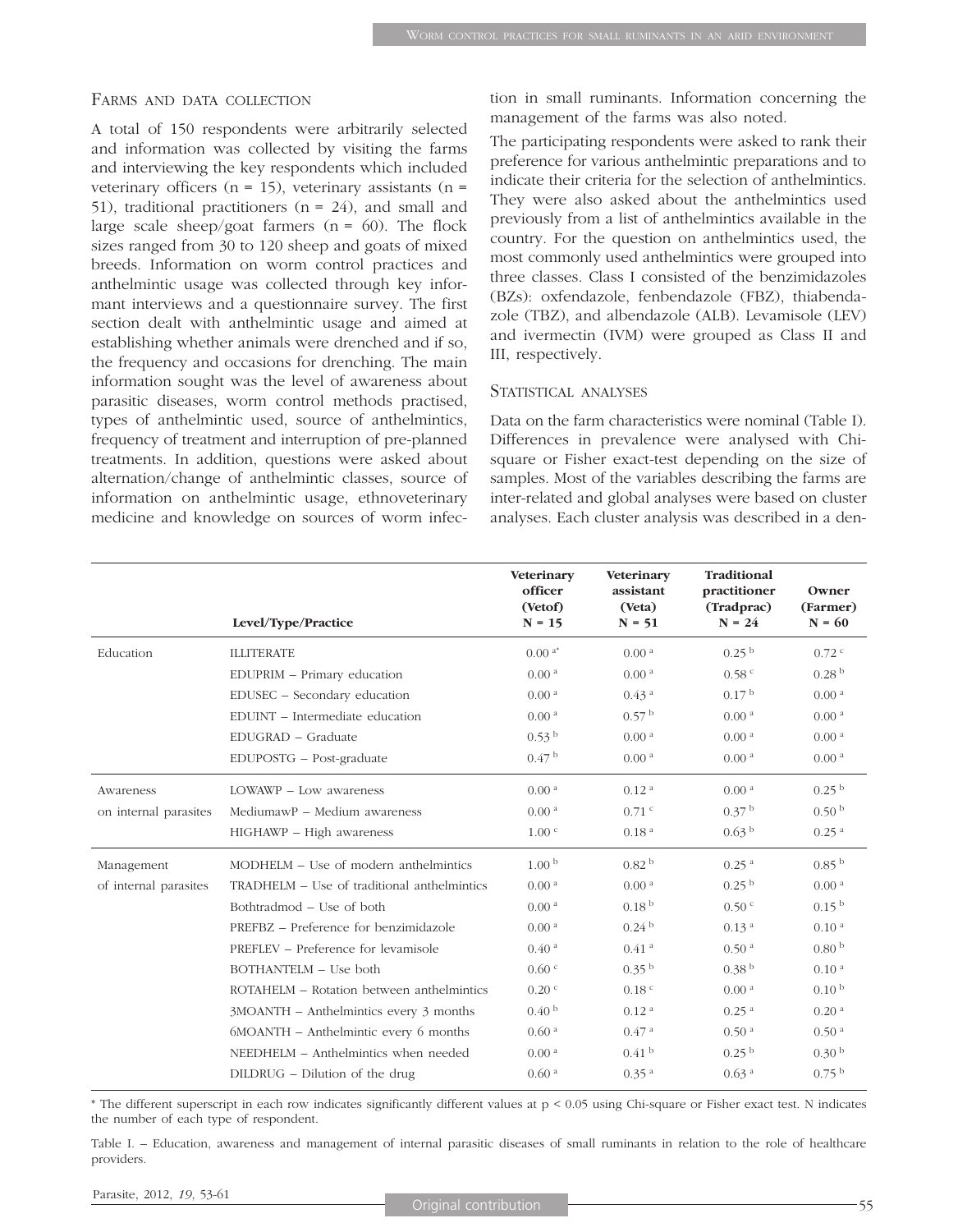drogram based on an unweighted pair group method with arithmetic average (UPGMA). The dendrograms were constructed with Jaccard coefficient, which is adapted to nominal data (Multivariate statistical package-MVSP 3.1, 2001). Correspondence analysis was done on the responses of farmers/owners, since they constitute a large group in the survey and have the final decision on whether to treat their flock or not. Similarly, correspondence analysis was also performed on the veterinary assistants as they constitute the major source of information for farmers.

## RESULTS

### HOUSING AND GRAZING MANAGEMENT

Using the summer season, most of the farmers<br>kept their animals in an open environment<br>at night with artificial fences around them.<br>In winter they were kept in mud houses Lambs and kept their animals in an open environment at night with artificial fences around them. In winter, they were kept in mud houses. Lambs and kids were kept in separate pens to prevent suckling at night. Some farmers (23 %) offered food concentrate to their animals, but the majority of them depended on the available green fodder to graze in open arid areas. Mostly, the animals owned by small-scale farmers grazed together with other animal species (buffalo, cow and goats) present on the farm, whereas those of large-scale farmers grazed separate from other animal species. Lambs and kids were usually kept in fenced yards. They were let out to graze only if the farmer considered them to be capable of doing so without any help. Animals grazed on the banks of rivers/canals and in gram/ wheat harvested fields. Cleanliness on most of the farms (72 %) was very poor; however due to the soiling of the premises, attempts were made to clean the animal yards daily in winter and weekly in summer. The collected dung was used as animal fertilizer in their fields.

### LEVEL OF EDUCATION AND AWARENESS ABOUT PARASITIC DISEASES

The majority of owners (72 %) and some traditional practitioners (25 %) were illiterate while veterinary assistants and officers had a secondary school certificate or a higher secondary school certificate and graduate/post-graduate diploma, respectively (Table I). About half of the respondents had a medium (50 %) level of awareness about parasitic disease, followed by low (36 %) and high (14 %). The highest level of awareness was not completely related to education, and was found among veterinary officers and traditional practitioners (Table I). The majority of the respondents (%) had a limited knowledge about the life cycle and epidemiology of the internal parasites.

#### USE OF TRADITIONAL OR MODERN ANTHELMINTICS

Most of the respondents were found to use modern anthelmintics (76 %) followed by a mix of both traditional and modern (20 %) and only traditional anthelmintics (4 %). Traditional practitioners mostly used both modern and traditional anthelmintics (50 %), whereas veterinary officers and assistants and owners preferred to use modern anthelmintics. Traditional practitioners and farmers used indigenous homeopathic preparations, which according to them had good results (visual observation for the removal of worms). Herbal or homeopathic dewormers are available from veterinary pharmacies ("Canizole", against intestinal worms and flukes of sheep and horses; "Deworming plus" against intestinal worms, flukes and external parasites of sheep and horses; "Granil" a combination of dewormer, minerals, vitamins and active enzymes) although these products are not registered in the country.

It was also found that the most of respondents preferred Nilzan plus® (levamisole) and Systamex® (oxfendazole, a benzimidazole). The preference was for those drugs, which initiated diarrhea, such as levamisole, believing that the diarrhea helped to expel the worms. The majority of respondents did not rotate the dewormers (a recommendation to reduce the development of parasite resistance against the drugs) neither did veterinary officers and veterinary assistants. They changed the dewormer only after one drug showed poor results.

### PREFERENCE OF MODERN ANTHELMINTICS AND USE OF ETHNOBOTANICALS

Among the modern synthetic anthelmintics, class II (LEV) was found to be the drug of choice (58 %) followed by class I (BZ) (14 %) and combination of these two classes (28 %). Most of the respondents believed that traditional anthelmintics had no lasting effect or consistent activity. In addition, respondents did not know about the proper dose, duration and repetition of these products. The crude powder or crude water extracts either used singly or in combination with different ethnobotanicals (e.g. *Ferula asafoetida* L., *Azadirachta indica* A. Juss., and *Mallotus philippinensis* Muell.) were found to be used against worms.

### EFFICACY OF DIFFERENT ANTHELMINTICS AND FREQUENCY OF ANTHELMINTIC USED

There was a great controversy among respondents about the efficacy of different anthelmintics. Mostly, all the respondents used BZ and LEV for the treatment and control of parasitic diseases. Some claimed that the BZ group had better results than LEV, whereas IVM was not used for the treatment of gastrointestinal nematodes, rather it was considered as a drug against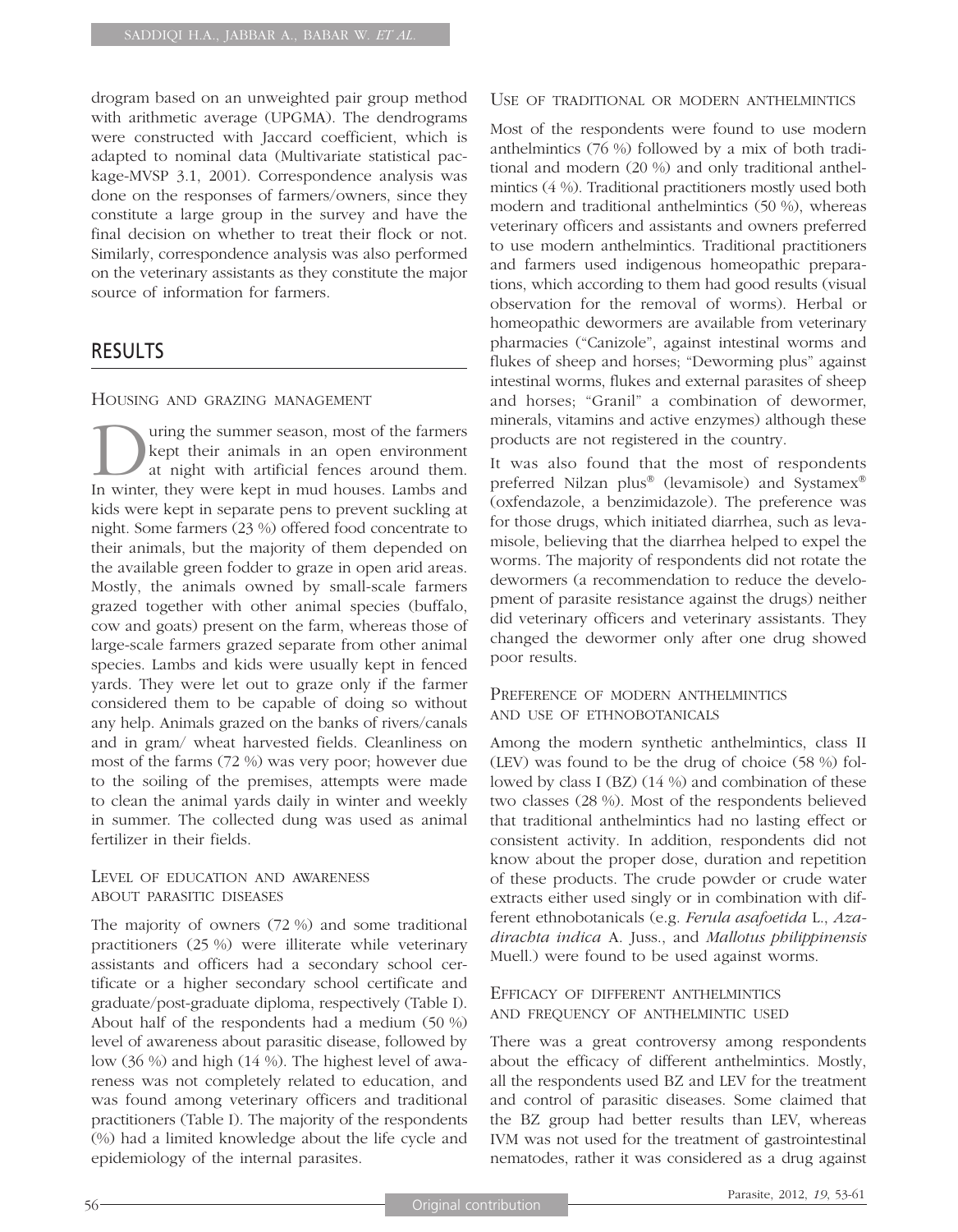mange. Most of the respondents were found to use deworming after every six month (50 %) followed by every three months (20 %) or as when indicated (30 %). Veterinary officers were found to practice tactical deworming based on the epidemiology of helminth infections in arid environments, however some of them recommended deworming after three or six months. Veterinary officers did not consider deworming as the only solution of helminth infections (Table I), however, it was largely used by 25 to 41 % of veterinary assistants, traditional practitioners and farmers. The interruption in pre-planned treatment was practised when a particular dewormer either failed to show satisfactory results or when practitioners introduced a new dewormer in a particular area. The practitioners (veterinary officers and veterinary assistants), medical store keepers and vaccinators were the main source of information on anthelmintics for the farmers. Farmers kept the bottles or leaflets of dewormers for reference and purchased them again when the need arose.

### DIAGNOSIS, DOSE RATE CALCULATION AND ADMINISTRATION PRACTICE

Almost all of the respondents diagnosed parasitic problems by using observable behavioural signs and symptoms. The farmers were aware that diarrhea, poor growth, poor body condition and reduced appetite may indicate parasitic problems. The data revealed that most of the farmers as well as traditional practitioners set roughly two doses, one for adult animals while other for young ones. The veterinarians advised the recommended dose set by the company or overdosed to get good results. The majority of respondents (58 %) administered anthelmintics in diluted form. Veterinary officers (60 %) were also found using diluted drugs for the satisfaction of their clients who suspected that administration of the pure (recommended) drug may lead to toxicity.

#### CONTRASTING STRATEGIES

#### FOR ANIMAL HEALTHCARE PROVIDERS

Figure 1 gives an account of the various anthemlmintic strategies employed by the healthcare providers. Veterinary officers were well-aware of parasitic infection and they advocated the use of both classes (I and II) of available anthelmintics. Veterinary assistants had a medium level of awareness about the parasitic infections and they used the treatment when needed rather than in accordance with a predefined treatment schedule. Traditional practitioners used traditional anthelmintics or a combination of traditional and modern anthelmintics. Farmers preferred anthelmintics, especially LEV, and they used it every six months following their dilution. There was some variability among the farmers (Fig. 2) where the first axis of the correspondence analysis was well represented by the preference of BZ as well as the use of both types of modern anthelmintics and treatment of animals after every three months. The second axis was represented by the preference for BZs or use of both modern anthelmintics and rotation between the two modern anthelmintics. A small group was characterized by the preference for BZs and treatment every three months, which was in contrast to another small group with



Fig. 1. – Dendogram (based on cluster analysis using unweighted pair group method with arithmetic average [UPGMA]) showing the management of internal parasites (see Table I for codes) associated with different healthcare providers (veterinary officer: Vetof; veterinary assistant: Vetas; traditional practitioners: Tradprac; and farmers).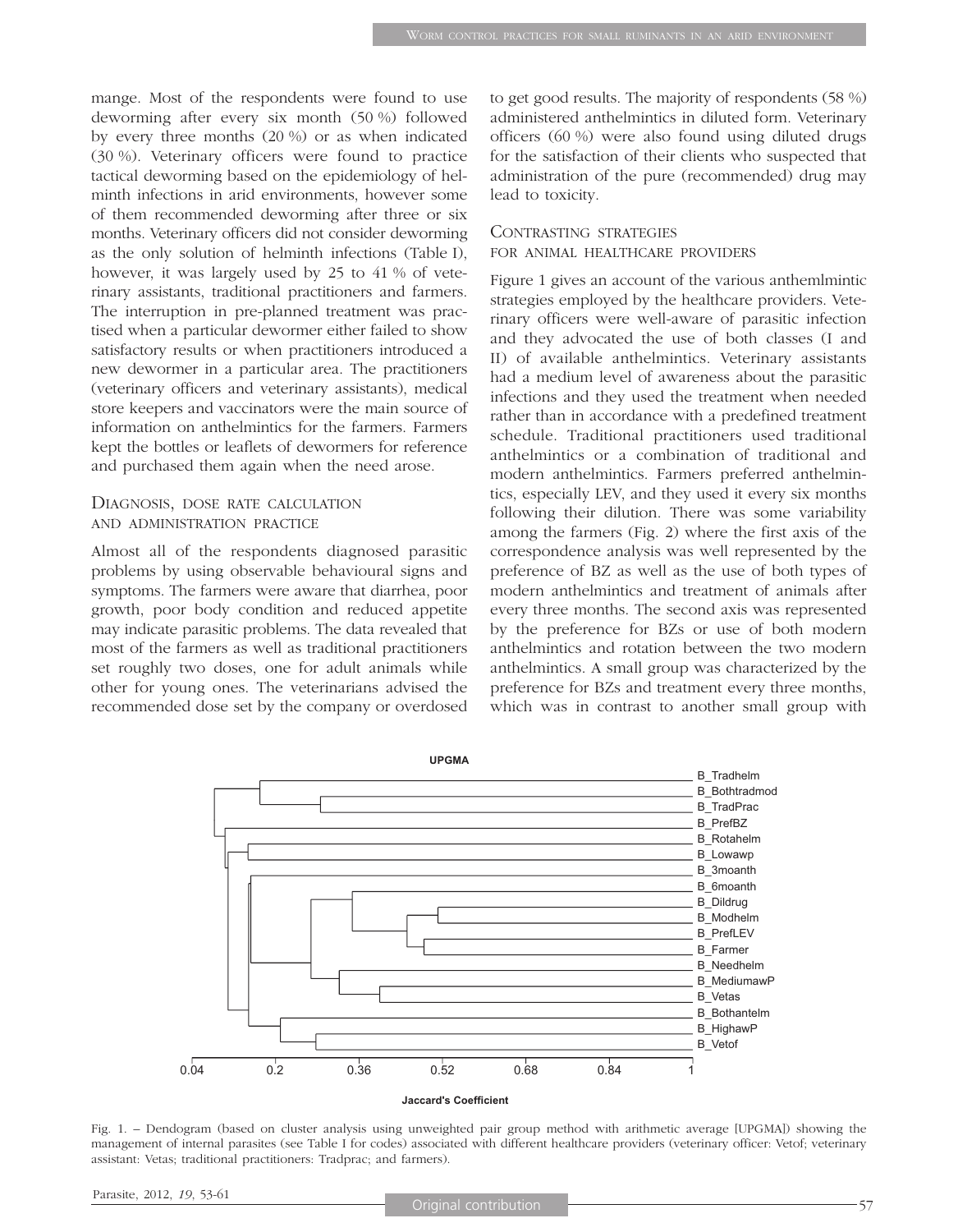







B\_PrefLEV

**B** Dildrug

 $\overline{B}$  3moanth  $-0.761$ 

Fig. 3. – Correspondence analysis case scores for individual responses of veterinary assistants (filled squares) in relation to anthelmintic prescriptions. The detail of codes is given in Table I.

B\_PrefBZ -0.184 -0.504 1.003

B\_Bothantelm 0.797 0.904 -0.065 B\_Rotahelm 1.527 -0.094 0.529

B\_6moanth -0.539 -0.229 -0.354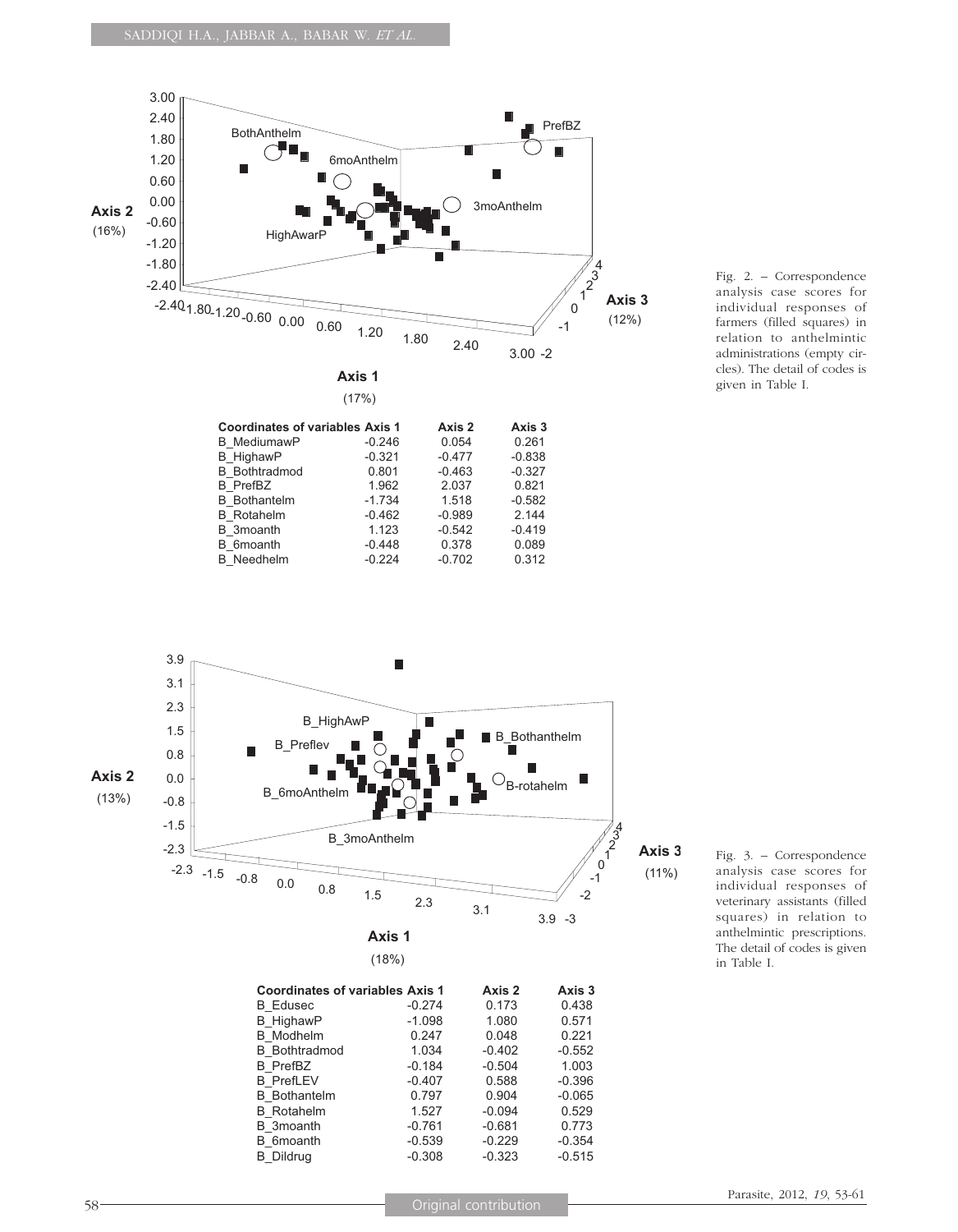the use of both anthelmintics and treatment every six months. A similar analysis of veterinary assistants showed a different pattern (Fig. 3) where the first axis showed the high awareness of parasitic infection, rotation of anthelmintics, use of modern and traditional drugs, and the second axis was represented by high awareness of parasitic infection and the use of both modern anthelmintics (Class I and II). No particular group could be detected, but three veterinary assistants were distinct from others, and had the lowest education level and parasite awareness.

## **DISCUSSION**

This survey has shown that worm control in sheep and goat production in Thal has mostly been based on the use of anthelmintics. Similar results have been reported elsewhere including Kenya (Kinoti *et al.*, 1994; Maingi *et al.*, 1997) and Brazil (Charles & Furlong, 1996). Modern anthelmintic treatments used by the respondents interviewed herein depended on the availability of money or drugs and not the epidemiology of parasites. In most developing countries, treatment choices are based on the availability of money rather than baseline data regarding epidemiology of helminths. In our survey, the maximum deworming was carried out in the month of April followed by May/June, July, September and February. The use of anthelmintics in different months of the year did not indicate any strategic deworming, rather it was based on the appearance of signs of parasitic diseases or on the availability of anthelmintics. The climatic conditions of July, August and September are highly favorable for the propagation of infective larvae of nematode species prevalent in the study area (Lateef *et al.*, 2005). The decision to treat, although constrained by biology and resources, is very much reliant on how the healthcare providers detect the gastrointestinal nematodes and their beliefs on the best way to treat animals against these parasites.

Salmona (1994) described that the decisions in agriculture are based on several types of knowledge i.e., algorithmic (learnt in books/school/journals), mimetic (learnt from a demonstration) and phoric (what one feels). The weights of these types of knowledge are probably very different in the decision of the various healthcare providers. Knowledge is one part of the decision but values or economic resources may play a role as well (Cabaret *et al.*, 2009). We intended to evaluate the intensity of controversy on parasite management and its reasons in the Thal region of Pakistan, where four animal healthcare providers are present, representing a common situation in developing countries. The gastrointestinal nematode infection is a good system to evaluate the construction of infection control, since no empirical evaluation (e.g. gastrointestinal nematode eggs per gram of host faeces) is done in this area and control is based on the animals' symptoms (diarrhea, anemia) and production traits.

The veterinary officers' choices for the anthelmintic treatments depend on algorithmic knowledge. They were taught according to the older textbooks that: "*the animals should be treated regularly in order to keep them free from the most harmful worms; so that they will be able to overcome the parasites*" (Soulsby, 1968); it translates with the promotion of frequent treatments of the whole flock. In a recent textbook (Kilani *et al.*, 2010), it was reported that "*currently, the use of anthelmintics either in chemoprophylaxis programmes or as periodic treatments, remains the principal means of control of gastrointestinal strongyloses in ruminants and the timing and intervals between treatments of the flock/herd should be established strategically and the general rules designed to prevent or slow down the occurrence of anthelmintic resistance should be also observed*". This means that we rely fully on regular anthelmintic use (and thus based on modern anthelmintics only) for the control of gastrointestinal nematodes, but we need to avoid those practices (reviewed by Jabbar *et al.*, 2006), which may favour the development of anthelmintic resistance. The importance of gastrointestinal nematodes on health and performances is recorded in textbooks and may explain the high awareness of veterinary officers about parasites. Veterinarians are usually called upon after the traditional practitioners have been unsuccessful, when the animals' condition has worsened. Veterinarians' views are highly different from those of traditional practitioners and a previous study in India showed that veterinarians perceived traditional practitioners as the main (53.75 %) constraint related to disease prevention followed by the farmers (46.25 %) (Venkatasubramanian & Fulzele, 1996).

The veterinary assistants are closely related with the veterinary officers (algorithmic knowledge) and farmers with different knowledge as they are largely illiterate. However, the veterinary assistants show differences in their views compared with veterinary officer; their awareness of parasites is much lower and comparable to that of farmers and they prefer to use BZs and do not practice the alternation of drugs. Unlike veterinary officers but like farmers, veterinary assistants use more traditional anthelmintics and when they use modern anthelmintics, usually combine them with traditional anthelmintics. They accept the strategy of treating animals only in need of treatment in contrast with the practice of veterinary officers. Thus, their knowledge, although it was expected to be very similar to that experienced by veterinary officers (algorithmic), is very different – possibly due to the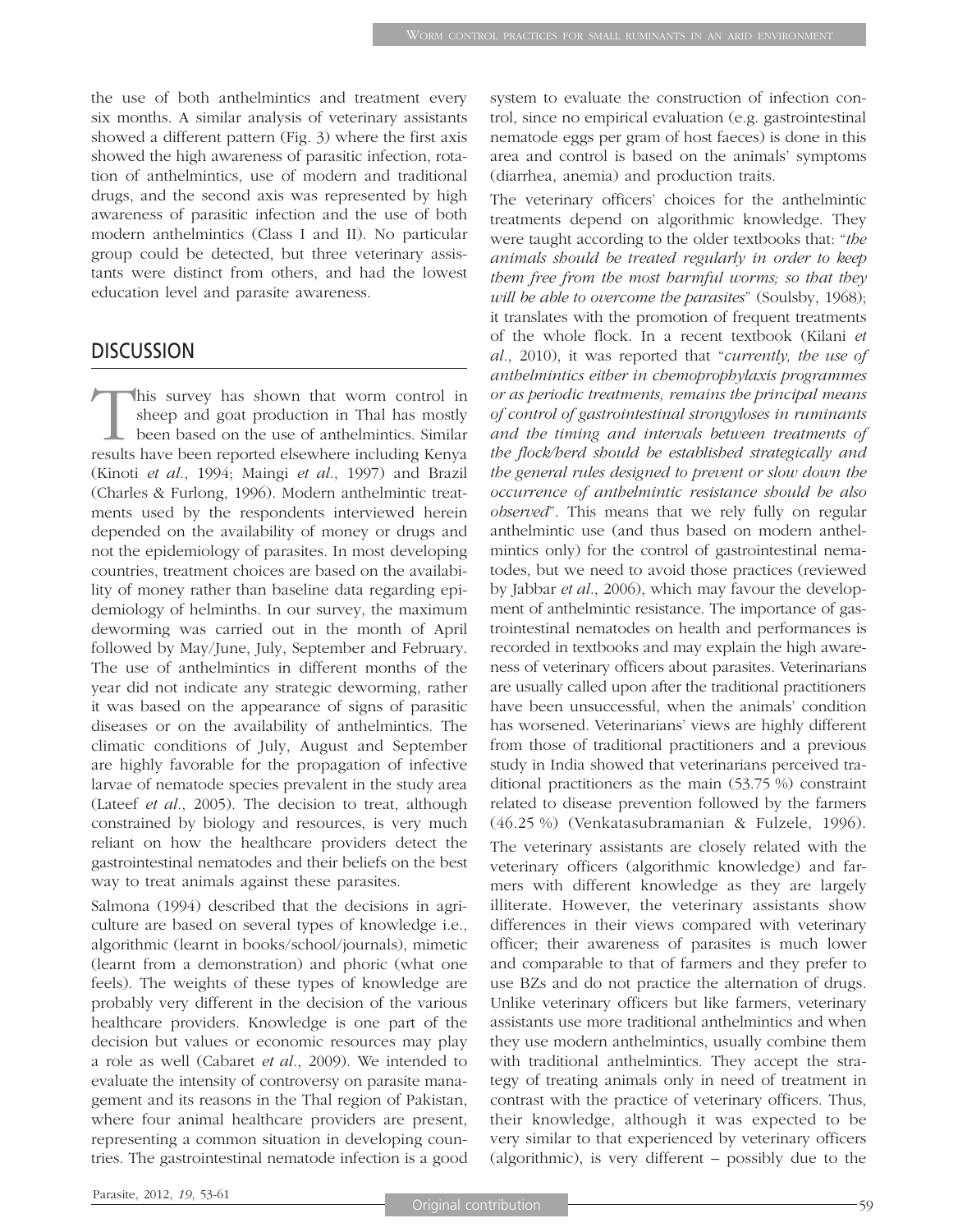frequent exchanges with farmers on the subject of parasite control as they spend more of their time in the field than veterinary officers.

The views of the traditional practitioners differed the most. They rely on the traditional anthelmintics or a combination of modern and traditional drugs. Their knowledge is a mixture of the algorithmic (capacity to read, use of modern anthelmintics), the mimetic (learn from someone who knew medicinal plants and other ingredients) and possibly phoric (what they feel). Herbal resources are large and known from traditional practitioners and partly by farmers. Nag *et al.* (2007) reported that about 30 diseases of domestic animals in Rajahstan could be treated by 62 plant species found in the local vicinity. Traditional practitioners have an unexpectedly high level of awareness of internal parasites (63 %) compared to veterinary assistants and farmers (18-25 %).

In the present study, we found that the majority (72 %) of the farmers were illiterate and they found it difficult to gather and maintain information on what they should do, thus explaining why they kept the bottles and leaflets of dewormers for the future selfprescribed medication of their animals. A similar attitude was observed in farmers in Morocco; when farmers were advised to decrease the number of anthelmintic treatments, they agreed to do so, but requested guidance (for ?) even on their own farm(s) (Berrag *et al.*, 2009). Farmers in this study had a preference for levamisole and surprisingly, never solely relied upon traditional anthelmintics. This is in contrast with the previous reports from the same country (Nag *et al.*, 2007; Galav *et al.*, 2010), where farmers have their own bases for treating the animals. In livestock-rearing communities in different parts of the Indian states of Andhra Pradesh and Maharashtra, the communal knowledge on ethnoveterinary products is an integral part of the management practices of farmers, and over 80 % of the farmers continue to use such products as they are cheap and easily available, especially in remote villages (Ghotge *et al.*, 2002). In the present study, the use of local/ethnobotanical remedies for worm control was rare which might be due to the presence of a livestock experiment station in the area where only modern anthelmintics had been used since its establishment.

A comparison of the views of individual animal healthcare providers acting in the field was done on the veterinary assistants and farmers, as they had the largest numbers and allowed a comparison. Several groups could be detected among farmers; whereas only individual particularities were evidenced among veterinary assistants. This could mean that the veterinary assistants were taught the same management of regulating gastrointestinal nematodes (only three of them were unusual, possibly in relation to limited education) whereas the farmers were distributed into several groups, since they rely mostly upon mimetic (advices from veterinary officers and assistants or traditional practitioners) and phoretic knowledge (what they believe to be good for their flock).

The present study provides the first report about the views of different healthcare providers for the gastrointestinal nematode control practices in sheep and goat production. The data reported herein suggest that the scientific knowledge is not being transferred to the end-users. The transfer of knowledge not only involves the transmission of the technical information but it also includes the dissemination of the cultural values for the successful completion of a disease control program. The study revealed that each group of the animal healthcare providers has its own vision of how to control gastrointestinal nematodes of sheep and goat and even within the farmers, several visions could be identified. It would be interesting to understand why farmers were a more variable group as it may result in more effective proposals for anthelmintic treatments.

# ACKNOWLEDGEMENTS

The authors appreciate the generous grant from Higher Education Commission of Pakistan and cooperation of administrative staff of Livestock Experiment Station, Rakh Khairey Wala during our survey. Results were discussed and further analysed during a stay of Abdul Jaddar at INRA Nouzilly (France), funded by the University of Faisalabad. Interactions with Christian Nicourt, INRA Ivry (France) during the elaboration of the French ANR PAN Project has seeded several points in the discussion, mostly on the controversies on animal health between the expert and non-expert.

## **REFERENCES**

- BERRAG B., OUZIR M. & CABARET J. A survey on meat sheep farms in two regions of Morocco on farm structure and the acceptability of the targeted selective treatment approach to worm control. *Veterinary Parasitology*, 2009, *164*, 30-35.
- CABARET J., ANJORAND N. & LECLERC C. Dairy goat farms in Touraine. I. Management, parasitism and estimation of disease in adult goats. *Recueil de Médecine Vétérinaire*, 1986, *162*, 575-585.
- CABARET J. Animal health problems in organic farming: subjective and objective assessments and farmers' actions. *Livestock Production Science*, 2003, *80*, 99-108.
- CABARET J., BENOIT M., LAIGNEL G. & NICOURT C. Current management of farms and internal parasites by conventional and organic meat sheep French farmers and acceptance of targeted selective treatments. *Veterinary Parasitology*, 2009, *164*, 21-29.